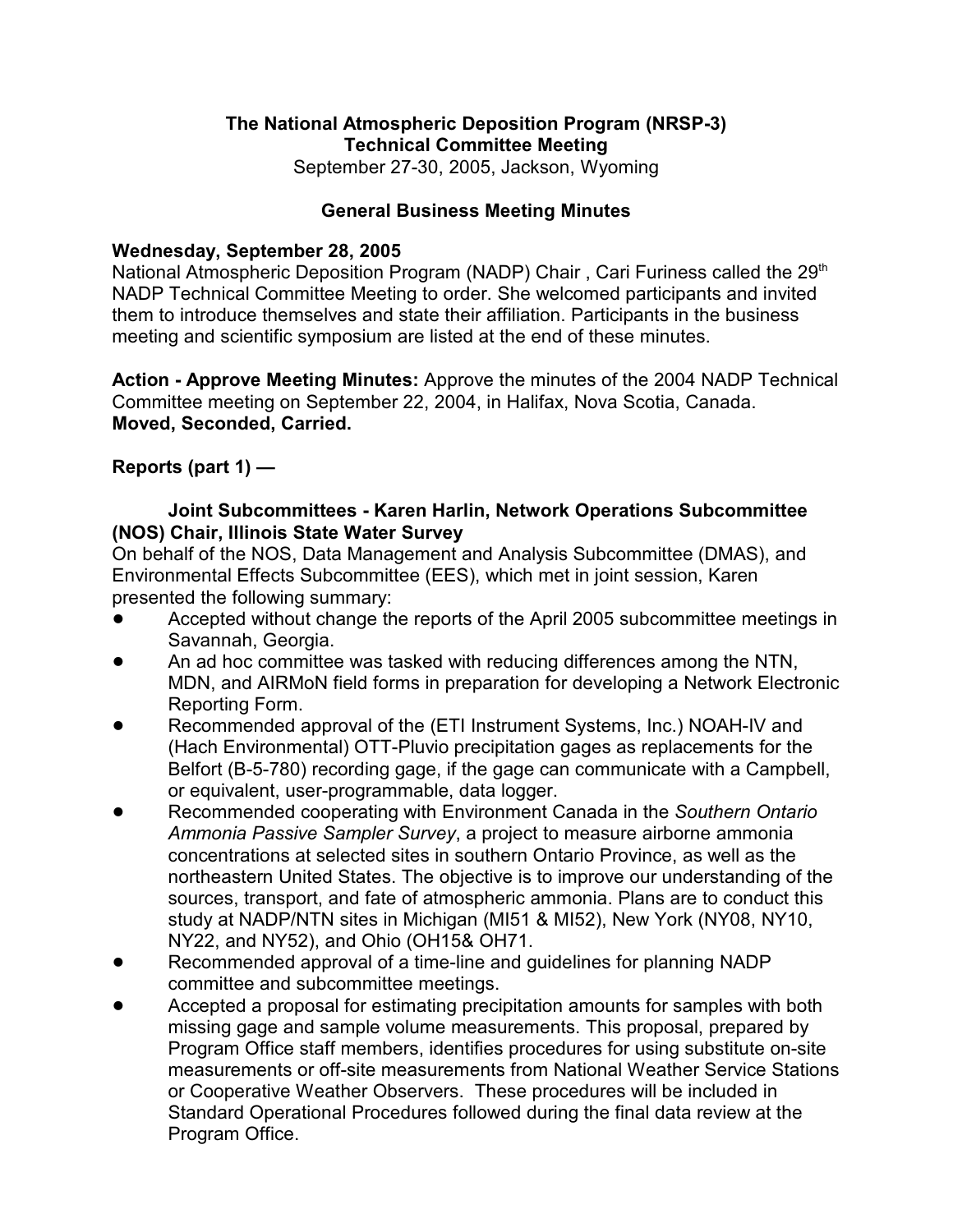## **Network Operations Subcommittee - Karen Harlin, NOS Chair, Illinois State Water Survey**

Karen reported on NOS activities and NOS-approved recommendations:

- Reviewed and approved a recommendation from the Quality Assurance Advisory Group (QAAG) for the NOS chair and vice-chair and the NADP Quality Assurance Manger to approve/disapprove proposed NADP sites that do not meet NADP siting criteria and guidelines.
- Recommended that the Program Office continue testing and refinement of the NADP wet-only sampler, redesigned by Loda Electronics, Inc., and report progress at the Spring 2006 subcommittee meetings.
- ! Recommended that the QA Manager issue annual reports summarizing *Site Systems and Performance Survey* results and actions taken to reduce or eliminate non-compliance issues identified in these surveys. Reports would go to Budget Advisory Committee members (including representatives of any agency providing 2 percent or more of the total annual NADP budget) with the goal of keeping sponsors informed of siting violations and progress toward mitigating these violations.
- ! Granted the go-ahead for the Central Analytical Laboratory to use the Dionex ICS-2000 ion chromatograph for routine NTN and AIRMoN sample analyses.
- Recommended that the Executive and Budget Advisory Committees support a multi-site field trial of the (Yankee Environmental Systems, Inc.) TPC-3000 wetonly deposition collector.
- Reported that Hach Environmental had agreed to work with the NADP to accommodate 13 modifications in the Ott-Pluvio gage (see NOS minutes).
- Reported on a data analysis project in which Greg Wetherbee examined quality assurance data in order to identify minimum reporting limits for each analyte reported by the program.
- Reported that Matt Layden had been hired as the CAL site liaison, replacing Scott Dossett, who retires on 30 September 2005.
- Reported that Eric Prestbo had presented a description of an MDN "dry deposition" network that was in the planning stages.
- Reported that the Web site for the USGS Quality Assurance Program had been updated substantially, including a new interface.
- Reported that action on a motion to adopt new NADP Siting Criteria had been tabled. NADP Quality Assurance Manager Chris Lehman had prepared a document describing the new criteria. Plans are to discuss this matter more fully at the Spring 2006 subcommittee meetings.
- Reported that Greg Wetherbee of the USGS had been elected NOS Secretary. Other 2005/06 officers are: Mike Kolian - Chair, U.S. Environmental Protection Agency; and Marty Risch - Vice Chair, USGS.

## **Data Management Advisory Subcommittee - Bob Larson, DMAS Chair, Illinois State Water Survey**

Bob reported on DMAS activities:

Reported that DMAS discussed issues related to reporting methyl mercury measurements on the NADP Web site. While the MDN Analytical Laboratory (HAL) measures the total un-speciated mercury content of every MDN sample, the HAL only measures methyl mercury for sponsors that pay an extra fee for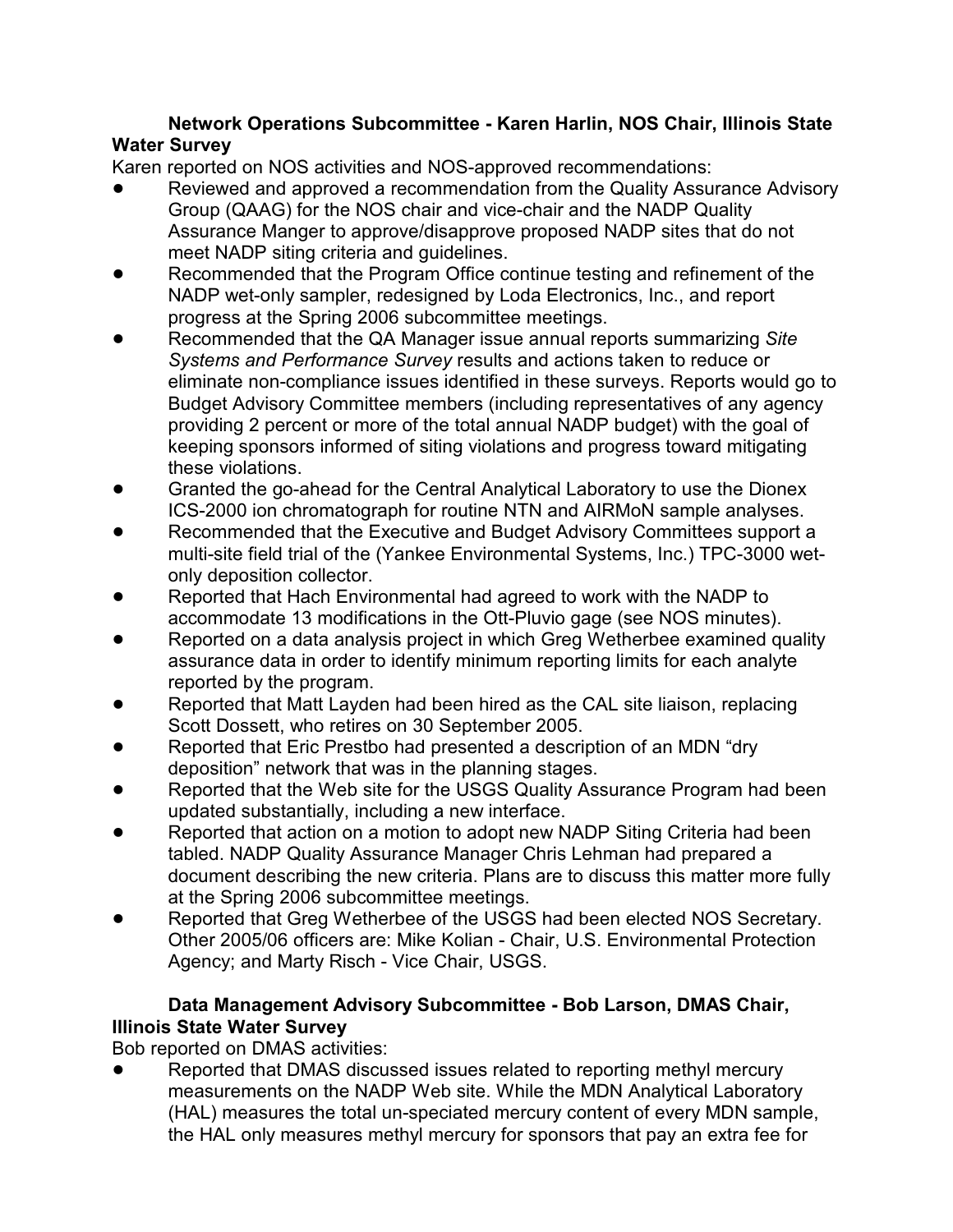these measurements. Among the issues DMAS discussed was how to report measurements below the method detection limit. The committee decided to report only measurements above the instrumental detection limit and censor values at or below this limit, by reporting the instrumental detection limit with a less than symbol. The HAL will provide data on their instrumental detection limits for 2002 - 2004, so that the methyl mercury results can be posted for on-line access before the Spring 2006 meeting.

- Reported that the HAL had measured the dimensions of 200 funnels used in the MDN collector and settled on an average funnel area of 120  $\text{cm}^2$ . This area will be used in calculating sample depths and catch efficiencies.
- Summarized DMAS discussions on the method used by the NADP CAL and the Canadian National Atmospheric Chemistry Database and Analysis System for identifying outliers. The DMAS named an ad hoc committee (John Ingrum, CAL, Van Bowersox, NADP Coordinator, and Chris Lehmann, NADP QA Manager) to review CAL procedures and consider improvements. Current methods utilize the entire valid sample record for identifying outliers. Long-term trends affecting this record are not addressed by the current method and the DMAS would like the ad hoc committee to investigate replacing the entire record with the most recent 5 year record in order to better reflect long-term trends in the data.
- Summarized discussions on Web-site mapping procedures. NADP isopleth maps are the most-accessed feature on the Web site. The DMAS supports expanding the on-line maps to include:
	- 1 seasonal maps in addition to the annual maps now available,
	- 2 maps in which users opt to exclude urban or coastal sites,
		- 3 maps in GIS (shape file) format.
- Reported that the DMAS had met jointly with the EES on network design issues.
- Reported that John Ingrum of the NADP Central Analytical Laboratory was elected the new DMAS secretary. Chris Rogers of MACTEC, Inc. is the 2005/06 DMAS Chair.

## **Environmental Effects Subcommittee - Pam Padgett, EES Chair, USDA - Forest Service**

Pam reported on EES activities and a recommendation to change the subcommittee name and charge:

- Summarized the discussions about the EES mission, focus, and membership. With interest in broadening participation in its activities, the EES recommends a change in its title and charges. The new name is Ecological Responses and Outreach Subcommittee (EROS). Pam described the reasons for changing the subcommittee's name and focus. The NADP Quality Management Plan will be updated to reflect these changes.
- Reported that a new mercury brochure had been developed, largely through the efforts of David Gay. This new MDN marketing tool will be available on-line and in printed form.
- Briefly described another outreach effort to prepare a brochure that describes the NADP, how it works, and how to get involved.
- Megan Vogt of the NADP HAL at Frontier Geosciences, Inc., will be the new Subcommittee Secretary. Pam Padgett of the Riverside Fire Lab will remain the 2005/06 Chair.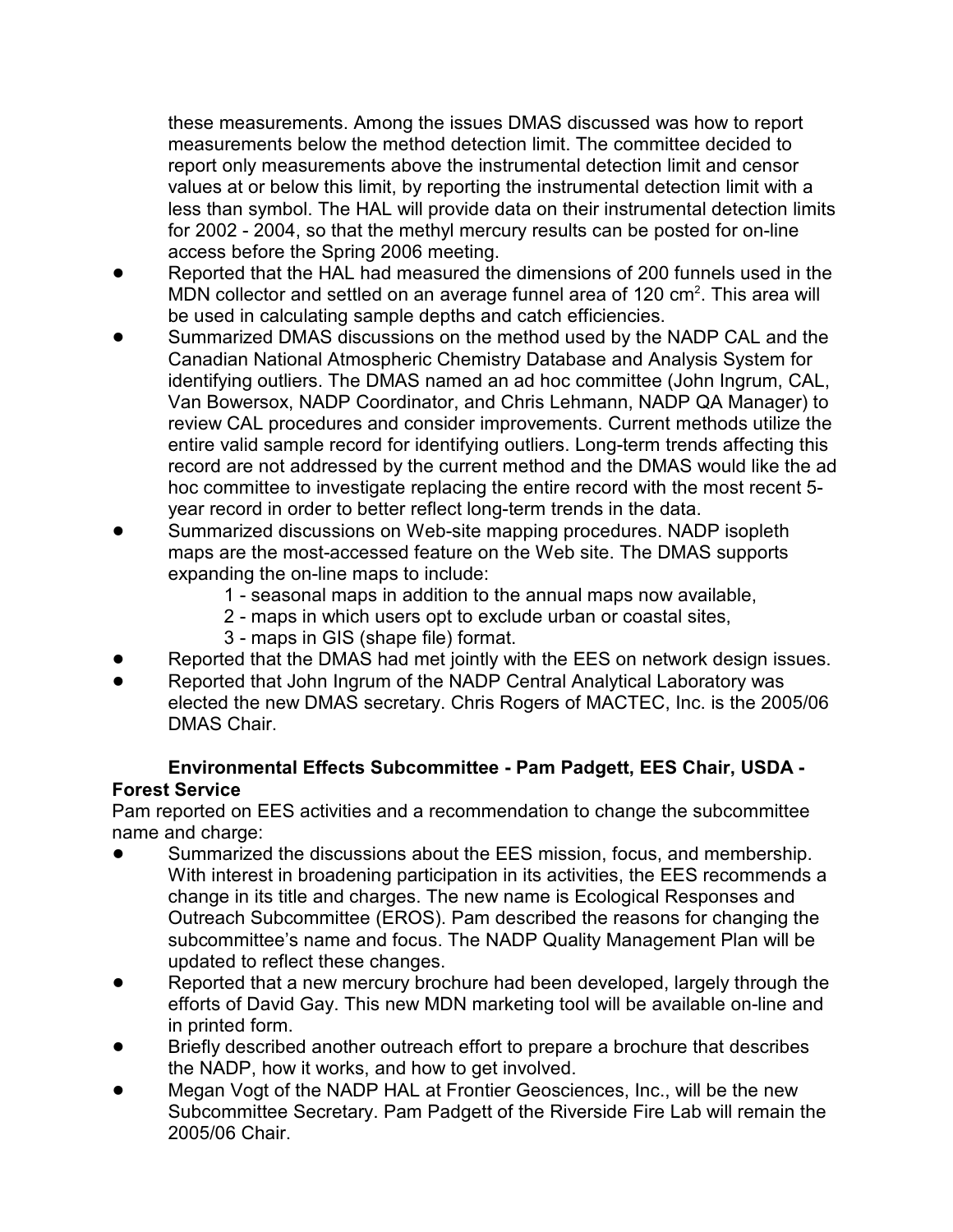### **Quality Assurance and Advisory Group (QAAG) - Chris Lehmann, QAAG Chair, Illinois State Water Survey**

Chris summarized the QAAG activities:

- **Described QAAG membership with the QA Manager as Chair and** representatives from the HAL, CAL, USGS, and U.S. Environmental Protection Agency. The QAAG addresses nuts-and-bolts issues of NADP quality assurance, including procedures, lab reviews, and documentation.
- ! Reported on follow-up items from the 2003 HAL review. (1) The QAAG recommends that the HAL select one sample per analysis batch for later reanalysis. Results would be examined to look for changes, perhaps owing to sample instability. (2) The QAAG made no recommendation that MDN maintain a sample archive similar to the one required for NTN and AIRMoN samples.
- Recommended that the team that conducts Site Systems and Performance Surveys stress the importance of the USGS external quality assurance programs and ensure that site personnel participate when they receive QA samples.
- Briefly discussed two USGS quality assurance programs: (1) MDN blind audit pilot program, just begun (6 samples to date), and (2) planned NTN double-blind audit program.
- Discussed the QAAG efforts to develop data quality objectives, including setting confidence intervals on data quality indicators such as bias, precision, representativeness, etc. The goal is to complete the data quality objectives for final approval at the Spring 2006 Subcommittee meetings.

**Action - Approve Subcommittee Reports:** Approve Subcommittee and QAAG recommendations in the joint subcommittee, NOS, DMAS, EES, and QAAG reports. **Moved, Seconded, Carried.**

# **Executive Committee - Cari Furiness, NADP Chair, North Carolina State University.**

Cari summarized Executive Committee actions from its June and September meetings:

- ! Approved the fy06 (Oct 2005 Sep 2006) Program Office budget, which includes a stepwise reduction of NRSP-3 support. Stepwise reductions in off-the-top support also will occur in fy07 and fy08, as part of a multi-year reduction in State Agricultural Experiment Station support of the NRSP-3.
- Reported on an effort to try to estimate the cost of field site operations, which are funded directly by operating agencies. Field operations often involve in-kind contributions of effort without a transfer of monies. The Budget Advisory Committee will attempt to estimate these costs over the next year, so that the total cost of NADP operations can be determined.
- ! Approved a timeline for the replacement of the Belfort recording precipitation gages currently used at all NADP sites: (1) As of January 2006, new sites would select either the Ott-Pluvio or ETI-NOAH IV gages approved by the joint subcommittees. (2) All sites must replace their Belfort gages with one of the approved electronic gages by the end of 2009.
- Approved a field comparison of the MDN-Aerochem and N-CON collectors at a site in Vermont and a site in Wisconsin. The HAL also will compare these collectors at their site in Washington.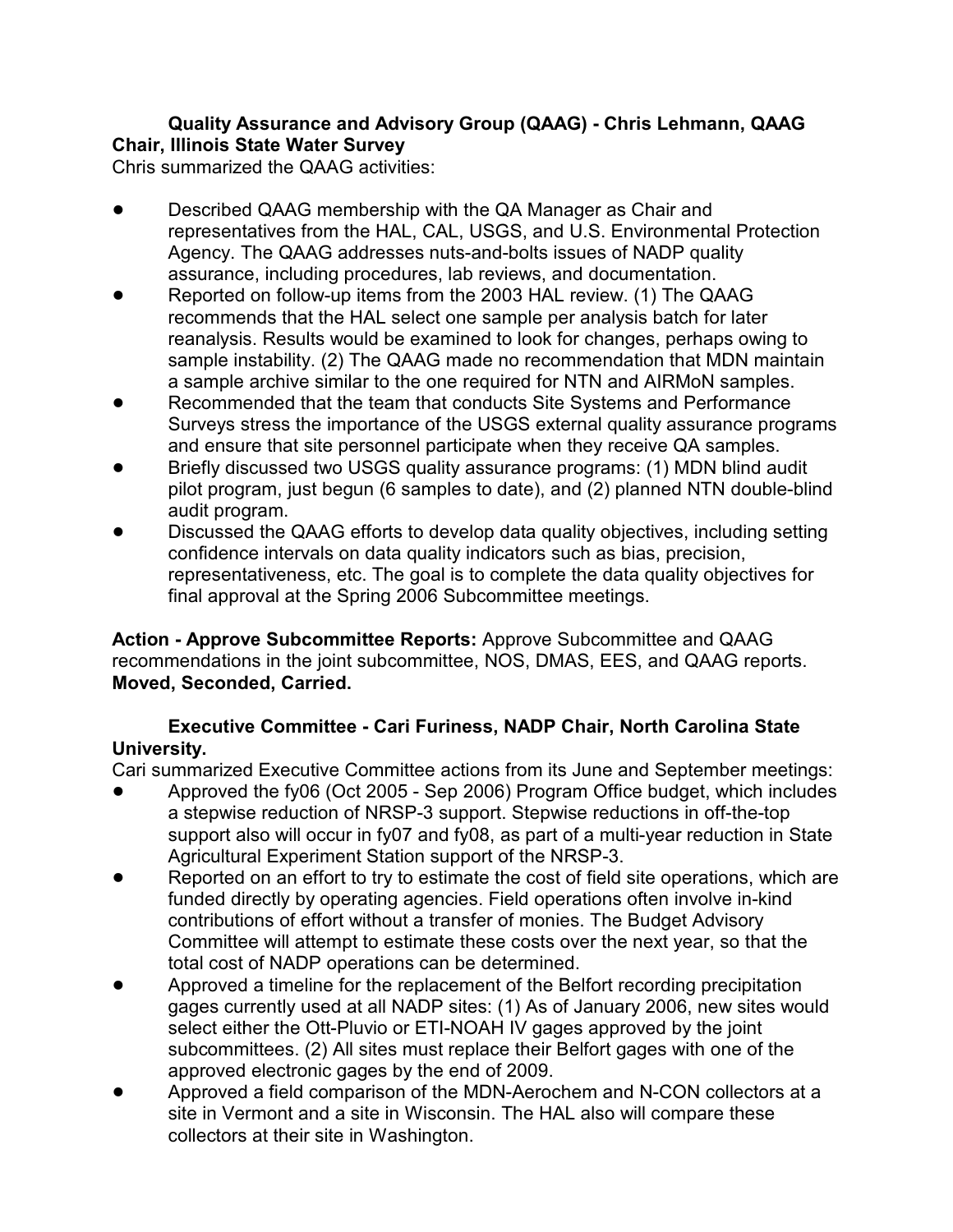- Endorsed an initiative to add measurements of gas-phase elemental mercury, reactive gaseous mercury, and particulate mercury to the NADP in order to assess air concentrations and infer dry deposition of these species.
- Reported on an effort to review the current committee structure to evaluate whether it optimally serves the NADP or should be changed.

**Action - Approve Committee Report:** Approve Executive Committee report. **Moved, Seconded, Carried.**

#### **New Business —**

**Presentation of Site Operator Awards - Cari Furiness, NADP Chair, North Carolina State University**

#### **Awards**

| <b>Site</b>      | Operator               | <b>Sponsoring Agency</b>                    |
|------------------|------------------------|---------------------------------------------|
| 10-Year          | (5x7 plaque)           |                                             |
| CO <sub>21</sub> | Steve Tapia            | <b>USDA - Forest Service</b>                |
| MD15             | Francis "Hoss" Parks   | NOAA-Air Resources Lab                      |
| NM07             | Kay Beeley             | DOE/Los Alamos National Lab                 |
| OK00             | Rodger Hill            | U.S. Geological Survey                      |
| SD <sub>99</sub> | Frank Amundson         | U.S. Geological Survey                      |
| TX04             | John Forsythe          | National Park Service-ARD                   |
| TX22             | John Cwiklik           | U.S. Geological Survey                      |
| 15-Year          | $(8x10$ plaque)        |                                             |
| CA88             | Mike Mata              | U.S. Geological Survey                      |
| <b>IN22</b>      | Angie Thompson         | U.S. Geological Survey                      |
| MT05             | Lindy Key              | National Park Service-ARD                   |
| <b>NC03</b>      | <b>Margaret Pierce</b> | North Carolina State University             |
| <b>NM01</b>      | Daniel Galindo         | New Mexico ED-AQB                           |
| SD <sub>08</sub> | Ron Haigh              | NOAA-ARL                                    |
| 20-Year          | (lucite trophy)        |                                             |
| IA23             | Jim Secor              | U.S. Geological Survey                      |
| W125             | James Trochta          | <b>Wisconsin DNR</b>                        |
| WY98             | <b>Terry Pollard</b>   | <b>USFS - Bridger-Teton National Forest</b> |
| 25-Year          | (glass trophy)         |                                             |
| FL <sub>03</sub> | Larry Korhnak          | St Johns River Water Management Dis         |
| ME02             | Peter Lowell           | U.S. EPA/Maine DEP                          |
| OR <sub>10</sub> | John Moreau            | U.S. Forest Service                         |
|                  |                        |                                             |

**Nomination Committee (Past NADP Chair - Gary Lear, Rick Artz, Dennis Lamb)**

**Action - Nomination of 2005/06 NADP Secretary:** Gary Lear reported that the nominating committee recommends Tom Butler, Institute of Ecosystem Studies and Cornell University, as 2005/2006 NADP Secretary. Tom has been the site scientist at the New York Atmospheric Integrated Research Monitoring Network site (NY65) since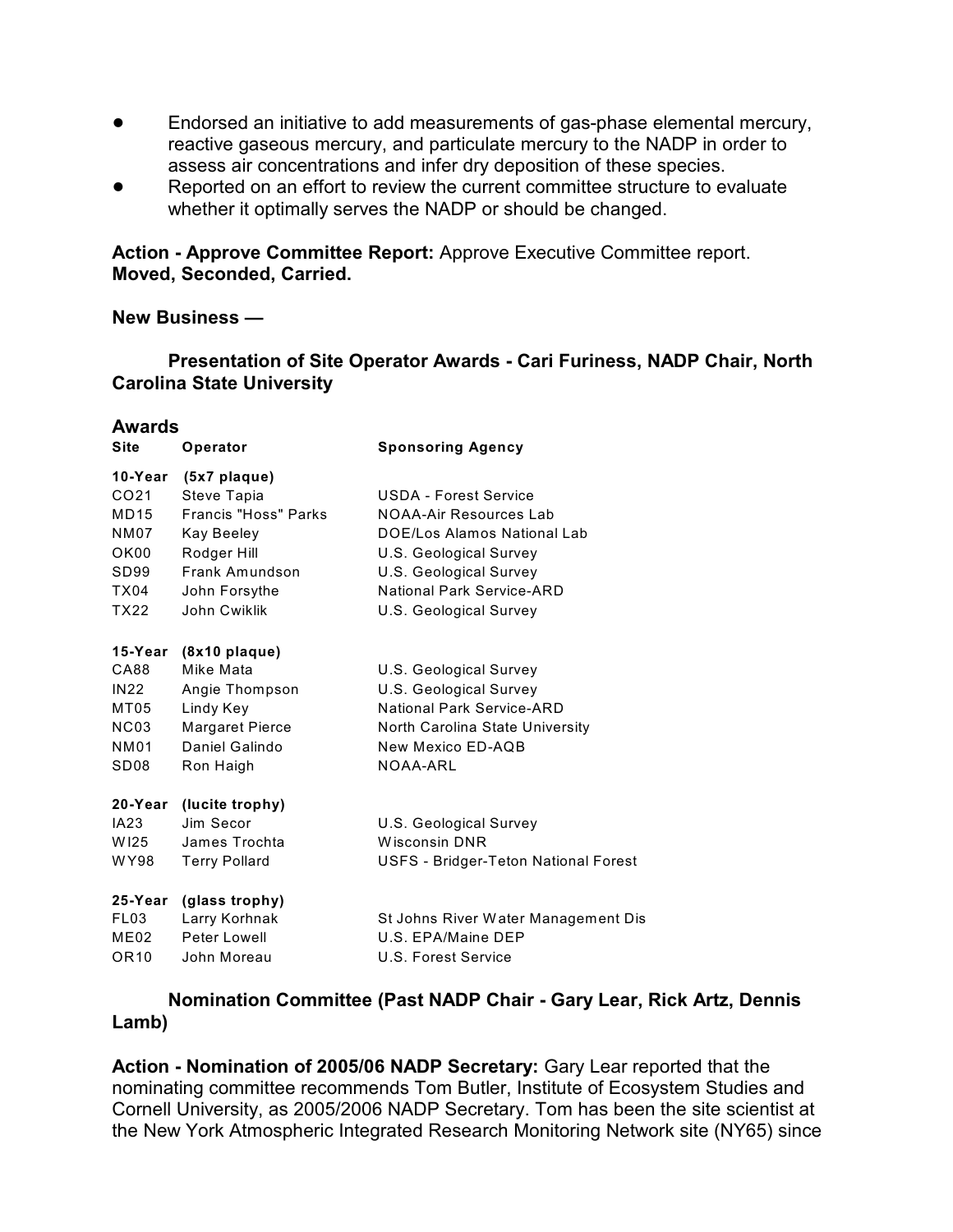the site joined the NADP in 1992. Cari Furiness, NADP Chair, asked for nominations from the floor. Nominations were closed.

**Moved, Seconded, Carried.** One nay vote.

## **2006 Spring Subcommittee Meetings - Mike Kolian, 2005/06 NOS Chair, U.S. Environmental Protection Agency**

Mike Kolian announced that the spring subcommittee meetings are scheduled for the Mission Inn, Riverside, California, Tuesday and Wednesday, 2-3 May 2006. A visit to the nearby Interagency Monitoring of PROtected Visual Environment (IMPROVE) site at Converse Flats is being considered.

## **2006 Technical Committee Meeting - Maggie Kerchner, NADP V. Chair, National Oceanic and Atmospheric Administration**

Maggie Kerchner, 2006 technical program chair, announced that the next Technical Committee meeting is planned for October 2006 in Norfolk, Virginia. The focus of the meeting will be coastal deposition issues.

# **Reports (part 2) —**

## **Mercury Deposition Network - David Gay, Assistant Coordinator for Toxics, Illinois State Water Survey**

David Summarized the status and progress of MDN activities:

- There are 90 active MDN sites as of this date. Twenty MDN sites have opted to add methyl mercury measurements to the basic un-speciated total mercury measurements. For five sites, the HAL measures methyl mercury for weekly samples; and for the other 15 sites, the HAL measures methyl mercury in composite four-weekly samples, or 13 measurements per year.
- Reported on sites that initiated operations and those that terminated operations in the last year, as well as prospective site locations and sponsoring agencies.
- Reported briefly on activities underway or near completion:
	- 1 the procedural problems that have delayed posting methyl mercury data on the Web site are nearly solved and the data should be available on-line in the next several months;
	- 2 a new MDN field site operation manual is in preparation;
	- 3 a HAL MDN quality assurance plan is being finalized;
	- 4 a one-year study is underway to compare samples from the MDN-Aerochem and NCON collectors at VT99, WI36, and WA18;
	- $5$  the  $2<sup>nd</sup>$  annual site operators' training course will be held in October in Seattle in October 2005;
	- 6 annual Program Office fees decrease from \$3,000 per site-year to \$2700 per site-year effective 1 October 2005; and
	- 7 data from the HAL to the Program Office remains on schedule;
- Discussed goals for the next 6 to 12 months including preparation of updated standard operational procedures and changes in the MDN Web site.

# **Program Office, Van Bowersox, NADP Coordinator**

Van Bowersox gave a report on the "State of NADP - 2005."

! Acknowledged active site operators attending the meeting, Kristi Morris for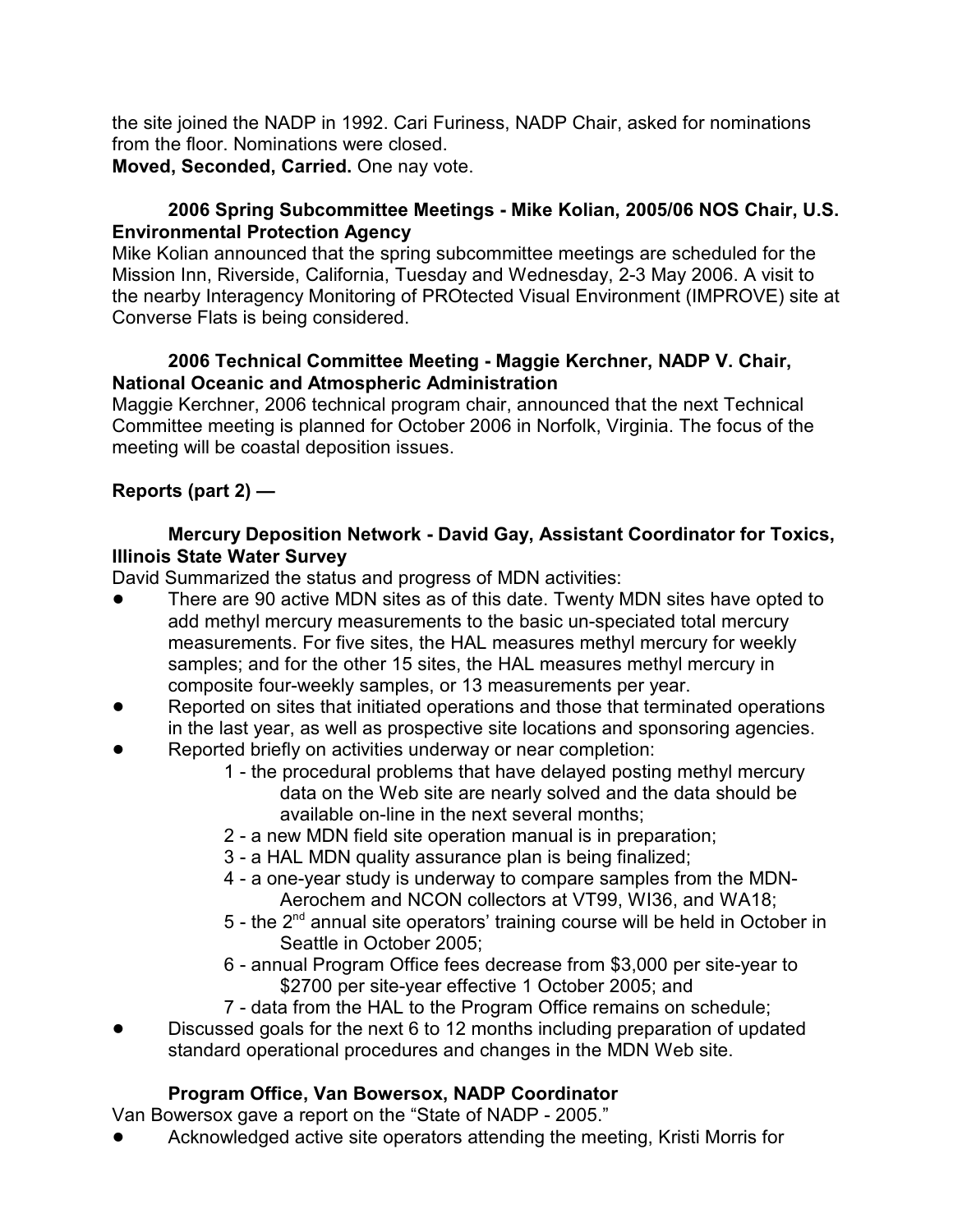organizing the technical program addressing resource management issues, and Kyle Goetzelmann of Wheeling, IL, whose photograph of the Grand Tetons appears on the cover of the meeting proceedings (see acknowledgment in proceedings at http://nadp.sws.uiuc.edu/lib/proceedings/NADPpro2005.pdf).

- ! Described several highlights featured in the *NADP 2004 Annual Summary* (http://nadp.sws.uiuc.edu/lib/data/2004as.pdf), including
	- 1 the cover, showing a 5-year-average inorganic-nitrogen deposition map for which NADP data completeness criteria were relaxed so data from high-elevation Rocky Mountain sites, generally receiving over half of their precipitation as snow, could be included;
	- 2 color isopleth maps that now specially display urban sites (400 or more people per square kilometer within a 15-kilometer radius);
	- 3 maps of annual concentrations and depositions calculated by applying a new procedure that allows precipitation estimates to be used when both the gage and sample depths are missing; and
	- 4 plots that show the evolving behavior of sulfate and ammonium in samples over the 12-year AIRMoN data record.
- Presented a map showing the locations of the 253 active NTN sites, the 7 sites that terminated operations and the one site that initiated operations in 2005, and the 42 co-located MDN/NTN sites.
- Presented slides from a paper presented at the  $7<sup>th</sup>$  International Symposium on Acid Precipitation, held in Prague, Czech Republic, in June 2005. The slides showed spatially widespread sulfate decreases and ammonium increases and the implication of these changes on our chemical climate was discussed.
- Showed pictures of the Ott-Pluvio and ETI-NOAH IV gages approved for use in the NADP.
- Discussed Asian Soybean Rust (SBR), a fungal disease of soybean and other legumes, the life cycle and transmission of the disease, and a study underway to look for SBR spores in rain samples. The study, funded by the Agricultural Research Service, involves collecting the filters from rain samples at 124 eastern U.S. NTN sites. Each week, the CAL saves and dries the sample filters from these sites and sends them to the Cereal Disease Laboratory in St. Paul, MN, where microbiologists look for traces of SBR DNA. Maps showing the spread of the infection in 2005 and the sites where SBR DNA was found in NTN samples were shown. Also presented were back-trajectories for a sample from the LBJ Grasslands NTN site in north-central Texas.
- ! A presentation recognizing Scott Dossett on his retirement from the NADP and for his service to the program concluded the presentation. Other Technical Committee members, notably Kristi Morris, Kathy Tonnesson, and Ellen Porter of the National Park Service and Joel Frisch of the USGS, joined the tribute.

# **Closing Remarks —**

Cari Furiness announced a special reception for Scott Dossett on Thursday evening and entertained a motion to adjourn the business meeting.

Meeting adjourned.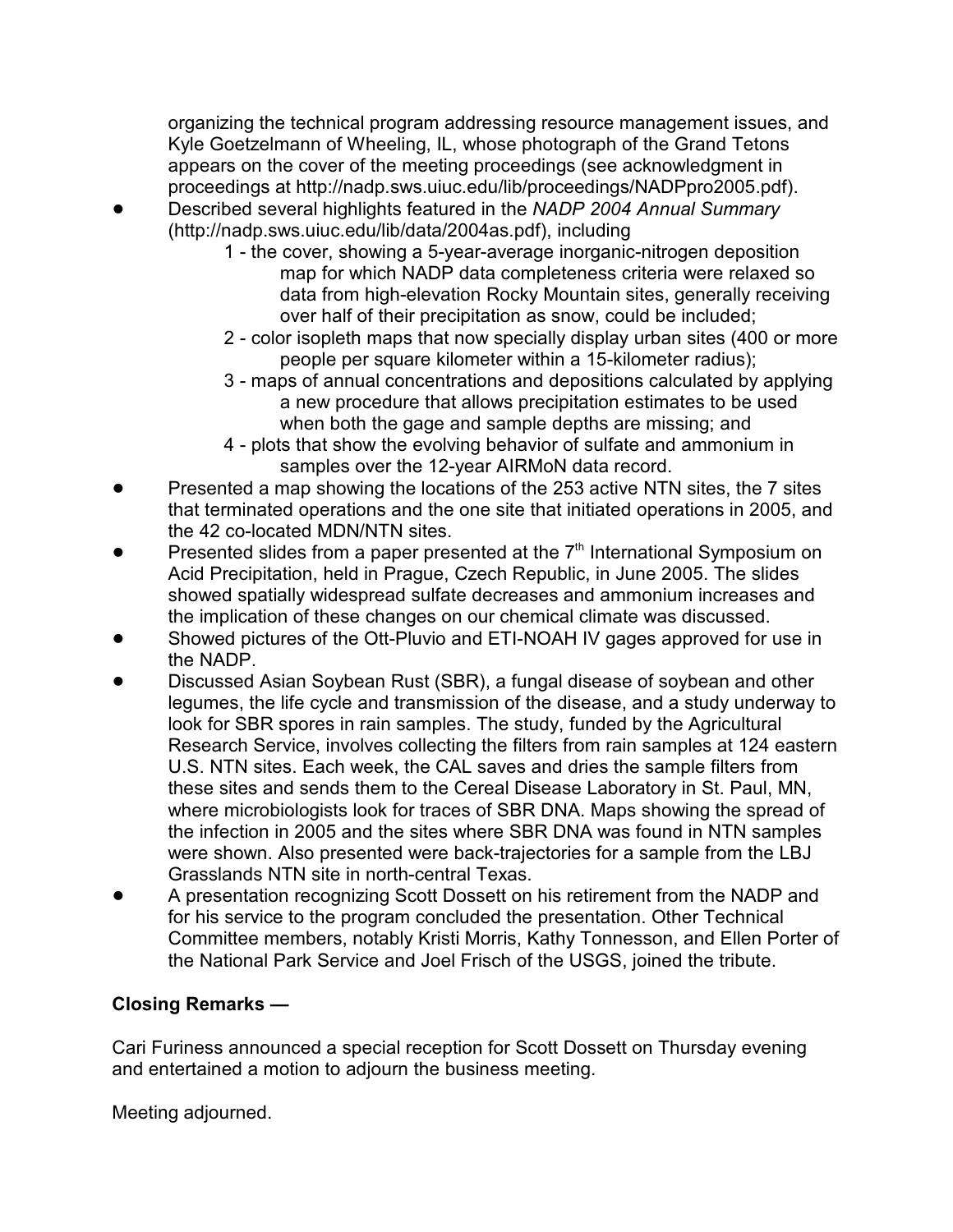#### **National Atmospheric Deposition Program 2005 Technical Committee Meeting & Scientific Symposium Participant List**

Attendee **Attendee** Affiliation Paul Abood University of Colorado Gerald Arkin University of Georgia Wayne Banwart **Wayne Banwart** University of Illinois Neil Bettez Cornell University Tamara Blett National Park Service Thomas J. Butler Cornell University Donald Campbell US Geological Survey Silvina Carou **Environment Canada** Ann Chalmers **National Survey** US Geological Survey Richard G. Cline USDA Forest Service David Clow US Geological Survey John Drese **Dynamac Corporation** Emily Elliott US Geological Survey Mark Fenn USDA Forest Service Richard Fisher USDA Forest Service Joel Frisch US Geological Survey Richard Grant **Purdue University** Kemp Howell MACTEC, Inc. Thomas Huntington US Geological Survey George Ingersoll **Contact COVID SECONOM** US Geological Survey Selma Isil MACTEC, Inc. Andrew Jackson Texas Tech University John Johnston USEPA/ORD/NERL

Michael Abbott **Idaho National Laboratory** John Ackermann US Environmental Protection Agency, Region 4 Viney Aneja North Carolina State University Richard Artz **NOAA - Air Resources Laboratory** Margaret Aston US Environmental Protection Agency Rona Birnbaum US Environmental Protection Agency Van C. Bowersox Illinois State Water Survey - NADP Program Office Bob Brunette Frontier Geosciences, Inc. - HAL Jeffrey Collett Colorado State University Walter Conrad **Rocky Mountain National Park** Russell Day National Institute of Standards & Technology Doug Disney Frontier Geosciences, Inc. - HAL Scotty R. Dossett **Illinois State Water Survey - NADP Program Office** Kathy Douglas **Illinois State Water Survey - NADP Program Office** Amy Elliott **Institute of Ecosystem Studies** Suzanne Fisher Tennessee Valley Authority Mark Fulkerson University of Central Florida Cari Sasser Furiness North Carolina State University David Gay **Illinois State Water Survey - NADP Program Office** Richard Haeuber US Environmental Protection Agency Karen Harlin **Illinois State Water Survey - NADP Program Office, CAL** Justin Hayes **In the Internal Conservation League** John Ingrum **Illinois State Water Survey, CAL** Dan Jaffe **Dan Jaffe** University of Washington, Bothell Dan Johnson W estern States Air Resources Council Tom Jones **Advanced Technology Systems**, Inc Margaret Kerchner **National Oceanic and Atmospheric Administration** Raymond E. Knighton USDA-CSREES-Natural Resources and Environment Richard Kobe Michigan State University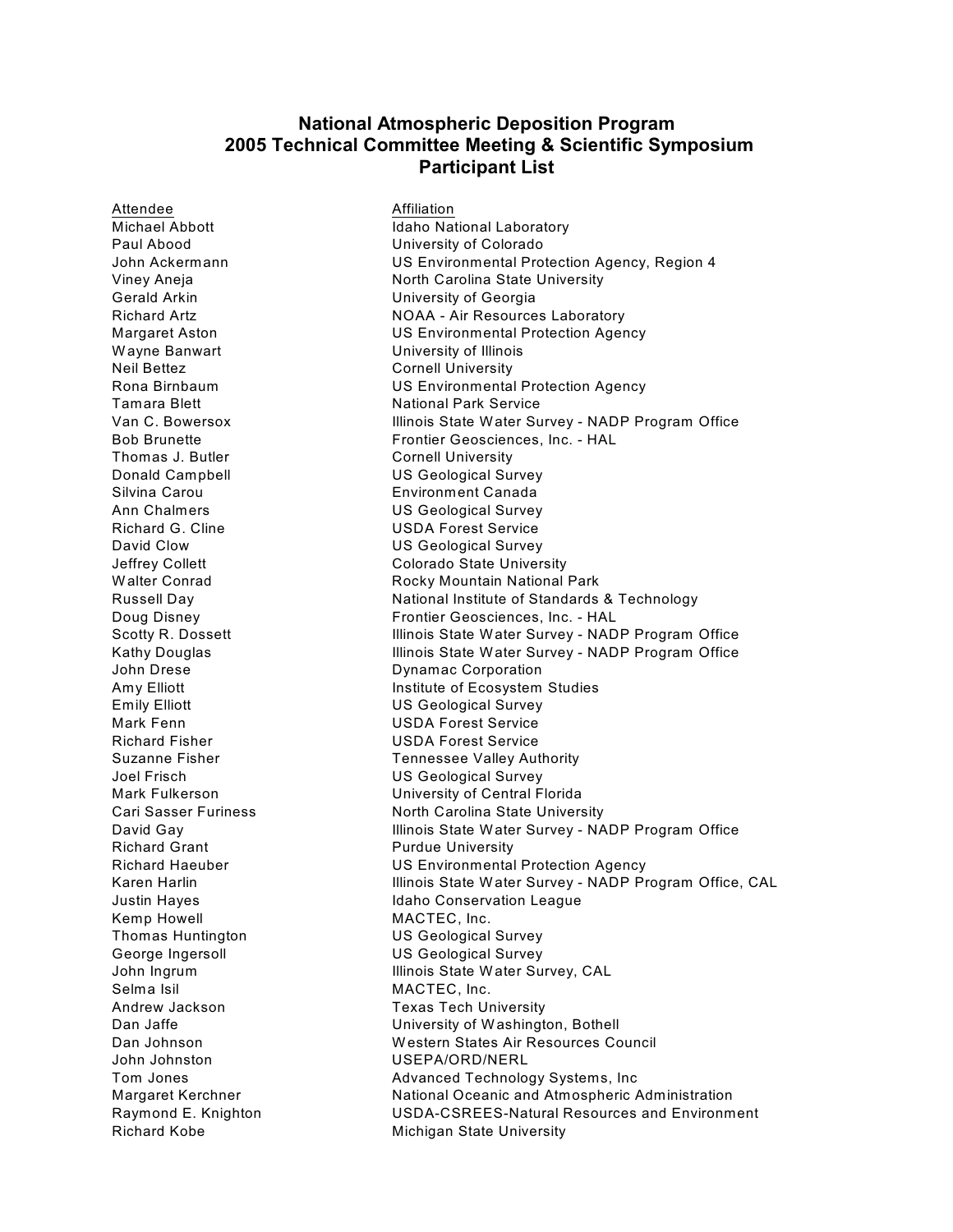Cathy Kohnen **Illinois State Water Survey, CAL** John Korfmacher USDA Forest Service Dennis Lamb **Penn** State University Natalie Latysh US Geological Survey Gregory B. Lawrence US Geological Survey Esmaiel Malek **National Example 2** Utah State University Tonnie Maniero **National Park Service** Robert P. Mason University of Maryland M. Alisa Mast US Geological Survey Lee Maull **Lee Maull Dynamac Corporation** Derek Milner US Forest Service Leora Nanus US Geological Service Sarah Nelson **University of Maine** Mark Nilles **Mark Nilles** US Geological Survey Pamela Padgett USDA Forest Service Martin Risch US Geological Survey Chul-Un Ro Environment Canada Christopher Rogers MACTEC, Inc. Jeff Salt Great Salt Lakekeeper Steve Sando **US Geological Survey** Terry Schertz US Geological Survey Janea Scott Environmental Defense Chris Shaver **National Park Service** Jeffrey Stehr University of Maryland Gary Stensland Dakota Science Leland Tarney **National Park Service** Kerri Timoffee Environment Canada Kathy Tonnessen NPS/RM-CESU Robert Tordon **Environment Canada** Robert Vet **Environment Canada** Krish Vijayaraghaven AER

Michael Kolian US Environment Protection Agency - Clean Air Markets Division Gail Lacy **Cancer Contract Contract US Environment Protection Agency** Robert Larson **Illinois State Water Survey - NADP Program Office** Gary Lear **Network** US Environment Protection Agency - Clean Air Markets Division Christopher Lehmann Illinois State Water Survey - NADP Program Office Leonard Levin Electric Power Research Institute Jeong-Hee Lim University of California, Los Angeles Mark Mesarch University of Nebraska - Lincoln Eric K. Miller Ecosystems Research Group, Ltd Latoya Miller US Environment Protection Agency , Region 4 Kristi Morris National Park Service - AIR Nicole Niemeyer South Florida Water Management District Ellen Porter **National Park Service - AIR**<br>Eric M. Prestbo **National Park Service - AIR** Frontier Geosciences. Inc. Frontier Geosciences, Inc. John D. Ray National Park Service - ARD Bruce Rodger W isconsin Department of Natural Resources Jane Rothert **Illinois State Water Survey - CAL** David Schmeltz **Nation 2018** US Environment Protection Agency - Clean Air Markets Division John Sherwell **Maryland - Department of Natural Resources** Christel Valentine **Hach Environmental, Inc.** Alan Van Arsdale US Environment Protection Agency Gerard Van der Jagt Frontier Geosciences, Inc. - HAL Megan Vogt **Frontier Geosciences**, Inc. - HAL Randy Waite **National Community Contracts** US Environment Protection Agency John Walker **National Community Community** US Environment Protection Agency Kathleen Weathers **Institute of Ecosystem Studies** Jeffrey W elker University of Alaska, Anchorage